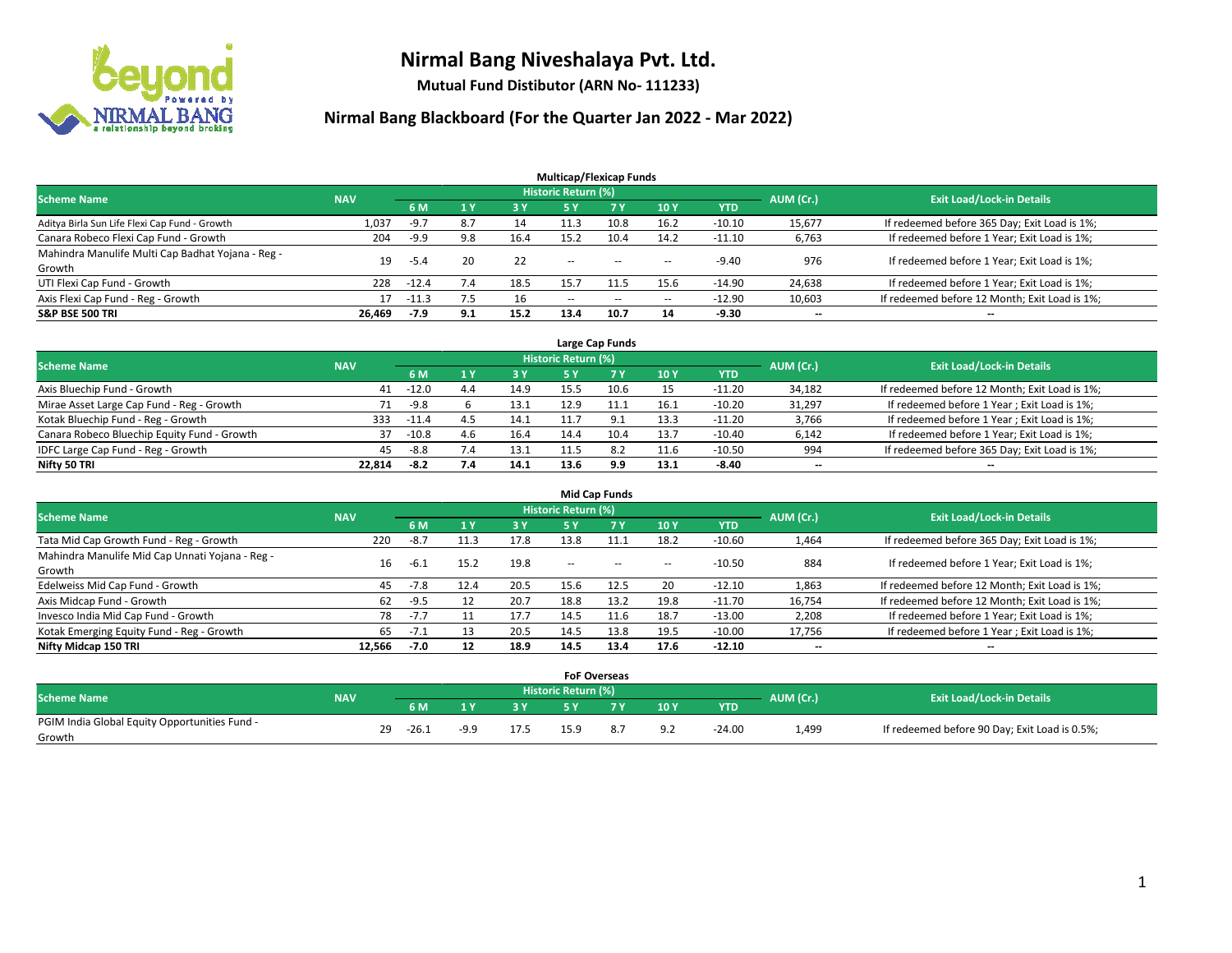

**Mutual Fund Distibutor (ARN No- 111233)**

| Large & Midcap                                 |            |         |     |      |                     |      |      |            |           |                                              |  |  |  |
|------------------------------------------------|------------|---------|-----|------|---------------------|------|------|------------|-----------|----------------------------------------------|--|--|--|
| <b>Scheme Name</b>                             | <b>NAV</b> |         |     |      | Historic Return (%) |      |      |            | AUM (Cr.) | <b>Exit Load/Lock-in Details</b>             |  |  |  |
|                                                |            | 6 M     |     | 3 Y  | 5 Y                 |      | 10Y  | <b>YTD</b> |           |                                              |  |  |  |
| Mirae Asset Emerging Bluechip Fund - Growth    | 87         | -9.7    | 9.8 | 19.9 | 16.6                | 16.3 | 22.8 | $-11.00$   | 22,097    | If redeemed before 1 Year; Exit Load is 1%;  |  |  |  |
| Canara Robeco Emerging Equities - Growth       | 145        | $-10.4$ | 9.3 | 16.9 | 14.4                | 13.3 | 20.6 | $-12.30$   | 12,279    | If redeemed before 1 Year; Exit Load is 1%;  |  |  |  |
| HDFC Large and Mid Cap Fund - Growth           | 168        | -6.1    |     | 15.6 |                     | 8.6  | 11.8 | $-9.40$    | 5,500     | If redeemed before 1 Year; Exit Load is 1%;  |  |  |  |
| Kotak Equity Opportunities Fund - Reg - Growth | 177        | -9.4    |     | 15.4 | 12.6                | 10.8 | 15.2 | $-8.80$    | 8,940     | If redeemed before 1 Year; Exit Load is 1%;  |  |  |  |
| Tata Large & Mid Cap Fund - Reg - Growth       | 293        | $-10.9$ | 2.9 | 15   |                     | Q3   | 14.3 | $-10.00$   | 2,766     | If redeemed before 365 Day; Exit Load is 1%; |  |  |  |
| NIFTY Large Midcap 250 TRI                     | 11.021     | -7.6    | 10  | 16.5 | 13.9                | 11.9 | 15.7 | $-10.30$   | $- -$     | $- -$                                        |  |  |  |

| <b>Focused Funds</b>                                |            |        |     |      |                            |      |        |          |                          |                                                 |  |  |  |
|-----------------------------------------------------|------------|--------|-----|------|----------------------------|------|--------|----------|--------------------------|-------------------------------------------------|--|--|--|
| <b>Scheme Name</b>                                  | <b>NAV</b> |        |     |      | <b>Historic Return (%)</b> |      |        |          | AUM (Cr.)                | <b>Exit Load/Lock-in Details</b>                |  |  |  |
|                                                     |            | 6 M    |     | 3Y   |                            |      | 10Y    | YTD      |                          |                                                 |  |  |  |
| Axis Focused 25 Fund - Growth                       | 40         | -14.6  |     | 15.1 | 14.5                       | 11.3 | $\sim$ | $-14.10$ | 19,456                   | If redeemed before 12 Month; Exit Load is 1%;   |  |  |  |
| Nippon India Focused Equity Fund - Reg - Growth     | 70         | $-7.2$ |     | 15.6 | 12.1                       | 10.6 | 17.4   | $-8.00$  | 5,630                    | If redeemed before 12 Months ; Exit Load is 1%; |  |  |  |
| ICICI Prudential Focused Equity Fund - Ret - Growth | 44         | $-7.4$ |     | 15.2 | 11.4                       | 8.8  | 12.7   | $-9.90$  | 2,772                    | If redeemed before 1 Year; Exit Load is 1%;     |  |  |  |
| SBI Focused Equity Fund - Growth                    | 219        | $-6.0$ |     | 18.1 | 16.3                       | 12.8 | 17.5   | $-12.70$ | 23.186                   | If redeemed before 1 Year; Exit Load is 1%;     |  |  |  |
| <b>S&amp;P BSE 500 TRI</b>                          | 26.469     | -7.9   | 9.1 | 15.2 | 13.4                       | 10.7 | 14     | $-9.30$  | $\overline{\phantom{a}}$ | $-$                                             |  |  |  |

| <b>Small Cap Funds</b>                     |            |        |      |                            |      |      |        |            |           |                                               |  |  |  |
|--------------------------------------------|------------|--------|------|----------------------------|------|------|--------|------------|-----------|-----------------------------------------------|--|--|--|
| <b>Scheme Name</b>                         | <b>NAV</b> |        |      | <b>Historic Return (%)</b> |      |      |        |            | AUM (Cr.) | <b>Exit Load/Lock-in Details</b>              |  |  |  |
|                                            |            | 6 M    |      | 3 Y                        | 5 Y  |      | 10Y    | <b>YTD</b> |           |                                               |  |  |  |
| Axis Small Cap Fund - Reg - Growth         | 57         | -1.9   | 31.3 | 27.8                       | 20.1 | 16.2 | $\sim$ | $-8.70$    | 8,411     | If redeemed before 12 Month; Exit Load is 1%; |  |  |  |
| Kotak Small Cap Fund - Reg - Growth        | 150        | $-3.6$ | 25.9 | 29.2                       | 18   | 16   | 20.2   | $-10.50$   | 6,811     | If redeemed before 1 Year; Exit Load is 1%;   |  |  |  |
| Nippon India Small Cap Fund - Reg - Growth |            | $-2.6$ | 29.6 | 25.1                       | 18.8 | 17.4 | 24.2   | $-11.70$   | 17,775    | If redeemed before 1 Month; Exit Load is 1%;  |  |  |  |
| DSP Small Cap Fund - Reg - Growth          | 102        | 0.3    | 26.5 | 23.4                       | 13.2 | 14.4 | 21.2   | $-10.00$   | 8,793     | If redeemed before 12 Month; Exit Load is 1%; |  |  |  |
| SBI Small Cap Fund - Growth                | 96         | $-0.7$ | 19.2 | 24.3                       | 19.7 |      | 24.5   | $-8.60$    | 11,288    | If redeemed before 1 Year; Exit Load is 1%;   |  |  |  |
| Nifty Smallcap 250 TRI                     | 10.641     | $-4.6$ |      | 19                         | 11.2 | 10.8 | 15.2   | $-12.40$   | $- -$     | $- -$                                         |  |  |  |

| ELSS Schemes (Tax Saving u/s 80-C)           |            |         |     |                            |      |        |        |            |           |                                  |  |  |  |
|----------------------------------------------|------------|---------|-----|----------------------------|------|--------|--------|------------|-----------|----------------------------------|--|--|--|
| <b>Scheme Name</b>                           | <b>NAV</b> |         |     | <b>Historic Return (%)</b> |      |        |        |            | AUM (Cr.) | <b>Exit Load/Lock-in Details</b> |  |  |  |
|                                              |            | 6 M     |     | 3 Y                        | 5 Y  |        | 10Y    | <b>YTD</b> |           |                                  |  |  |  |
| Axis Long Term Equity Fund - Growth          | 63         | $-15.1$ | 1.6 | 14.5                       | 14.1 |        | 17.8   | $-14.30$   | 32,136    | Nil                              |  |  |  |
| Canara Robeco Equity Tax Saver Fund - Growth | 104        | -9.9    | 8.3 | 18.5                       | 16.1 |        | 15.2   | $-11.70$   | 3,218     | Nil                              |  |  |  |
| Kotak Tax Saver Fund - Reg - Growth          | 65         | $-7.6$  | 8.9 | 15.5                       | 12.5 | 10.4   | 14.4   | $-9.20$    | 2,473     | Nil                              |  |  |  |
| Invesco India Tax Plan - Growth              | 73         | -9.8    | 6.6 | 14.3                       |      | 10.2   | 15.9   | $-13.40$   | 1,900     | Nil                              |  |  |  |
| Mirae Asset Tax Saver Fund - Reg - Growth    | 28         | -9.6    | 7.9 | 18.2                       | 16.6 | $\sim$ | $\sim$ | $-10.70$   | 10,972    | Nil                              |  |  |  |
| <b>S&amp;P BSE 200</b>                       | 6,857      | -8.5    |     | 13.6                       | 12.1 | 9.2    | 12.4   | $-9.00$    | $- -$     | $\overline{\phantom{a}}$         |  |  |  |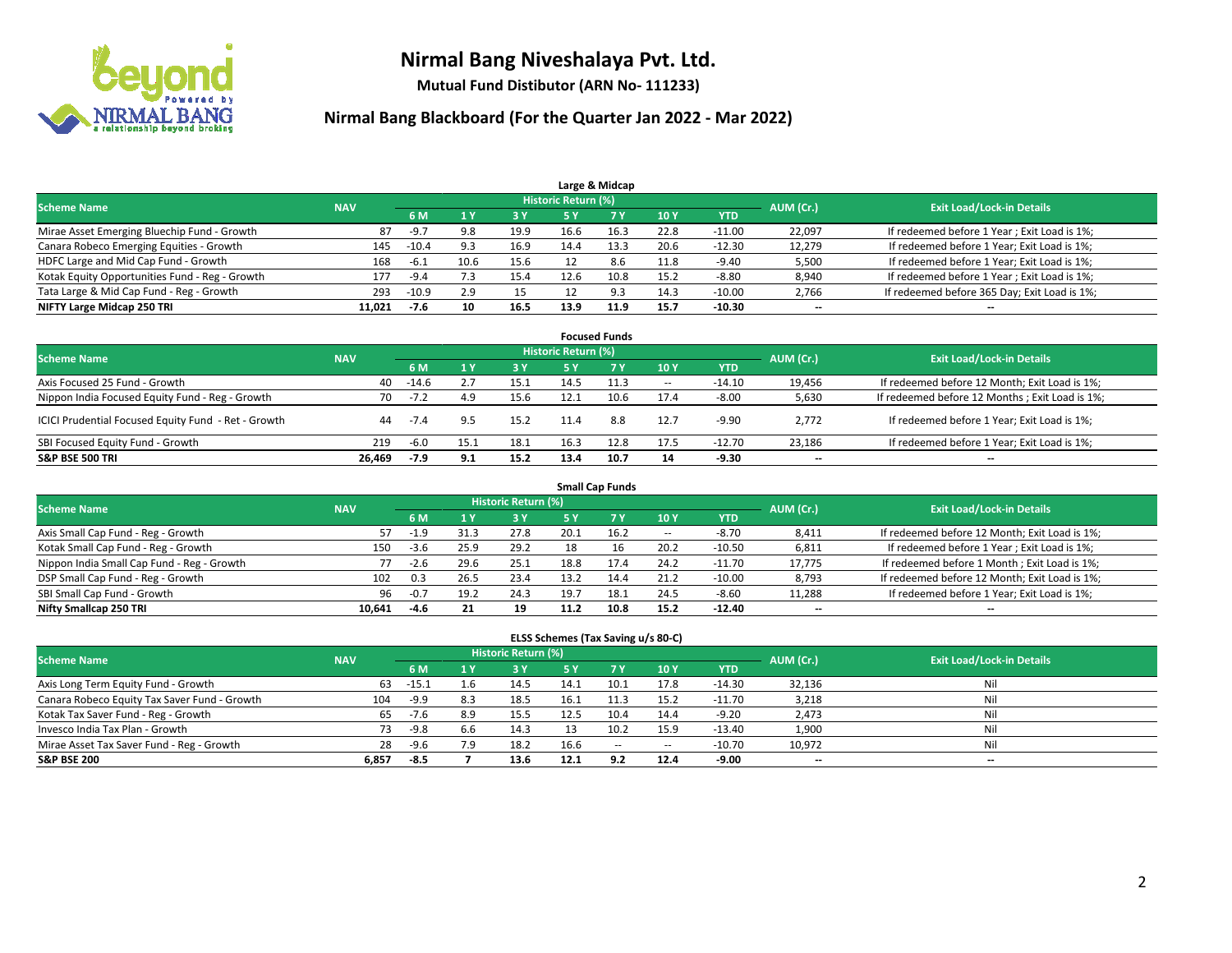

**Mutual Fund Distibutor (ARN No- 111233)**

| <b>Solution Oriented</b>                                  |            |         |      |                     |            |      |      |            |           |                                               |  |  |  |
|-----------------------------------------------------------|------------|---------|------|---------------------|------------|------|------|------------|-----------|-----------------------------------------------|--|--|--|
| <b>Scheme Name</b>                                        | <b>NAV</b> |         |      | Historic Return (%) |            |      |      |            | AUM (Cr.) | <b>Exit Load/Lock-in Details</b>              |  |  |  |
|                                                           |            | 6 M     | 1Y   | 3 Y                 | <b>5 Y</b> | 7 Y  | 10Y  | <b>YTD</b> |           |                                               |  |  |  |
| <b>HDFC Childrens Gift Fund</b>                           | 172        | $-5.7$  | 10.1 | 13.4                | 12.2       | 10.3 | 14.5 | $-7.10$    | 5,368     | Nil                                           |  |  |  |
| Tata Retirement Savings Fund - Moderate Plan - Reg        | 39         | $-10.0$ | 3.5  | 10.5                | 10.1       | 9.2  | 14   | $-10.50$   | 1,535     | If redeemed before 61 Month; Exit Load is 1%; |  |  |  |
| Tata Retirement Savings Fund - Progressive Plan -<br>Reg  | 38         | $-13.1$ |      | 11.1                | 10.9       | 9.8  | 13.6 | $-13.00$   | 1,153     | If redeemed before 61 Month; Exit Load is 1%; |  |  |  |
| Tata Retirement Savings Fund - Reg - Conservative<br>Plan | 24         | $-3.6$  | 2.8  | 7.4                 | 6.9        | 7.1  | 8.8  | $-3.70$    | 185       | If redeemed before 61 Month; Exit Load is 1%; |  |  |  |
| <b>S&amp;P BSE 200</b>                                    | 6,857      | $-8.5$  |      | 13.6                | 12.1       | 9.2  | 12.4 | $-9.00$    |           | --                                            |  |  |  |

| <b>Index Fund</b>                                             |            |         |                |                     |           |                                                |                          |            |           |                                               |  |  |  |
|---------------------------------------------------------------|------------|---------|----------------|---------------------|-----------|------------------------------------------------|--------------------------|------------|-----------|-----------------------------------------------|--|--|--|
| <b>Scheme Name</b>                                            | <b>NAV</b> |         |                | Historic Return (%) |           |                                                |                          |            | AUM (Cr.) | <b>Exit Load/Lock-in Details</b>              |  |  |  |
|                                                               |            | 6 M     | 1 <sub>Y</sub> | <b>3Y</b>           | <b>5Y</b> | <b>7Y</b>                                      | <b>10Y</b>               | <b>YTD</b> |           |                                               |  |  |  |
| HDFC Index Fund-NIFTY 50 Plan                                 | 146        | $-8.4$  | 6.8            | 13.4                | 12.9      | 9.4                                            | 12.5                     | $-8.50$    | 4,628     | If redeemed before 3 Day; Exit Load is 0.25%; |  |  |  |
| ICICI Prudential Nifty Next 50 Index Fund - Growth            | 33         | $-10.2$ | 7.8            | 11.2                | 9.4       | 9.6                                            | 14                       | $-10.00$   | 1,868     | Nil                                           |  |  |  |
| Motilal Oswal Nifty Midcap 150 Index Fund - Reg -<br>Growth   | 18         | $-7.5$  | 10.4           | $\sim$              | $\sim$    | $\sim$                                         | $\overline{\phantom{a}}$ | $-12.20$   | 464       | If redeemed before 15 Day; Exit Load is 1%;   |  |  |  |
| Motilal Oswal Nifty Smallcap 250 Index Fund - Reg -<br>Growth | 19         | $-5.4$  | 18.6           | $\sim$              | $\sim$    | $\hspace{0.1mm}-\hspace{0.1mm}-\hspace{0.1mm}$ | $\overline{\phantom{a}}$ | $-12.60$   | 257       | If redeemed before 15 Day; Exit Load is 1%;   |  |  |  |
| UTI Nifty Index Fund - Growth                                 | 106        | $-8.4$  |                | 13.7                | 13.7      | 9.5                                            | 12.6                     | $-8.50$    | 6,012     | Nil                                           |  |  |  |
| Nifty 50 TRI                                                  | 22,814     | -8.2    | 7.4            | 14.1                | 13.6      | 9.9                                            | 13.1                     | $-8.40$    | $- -$     | $\overline{\phantom{a}}$                      |  |  |  |

|                                         |            |        |      |                            |      | <b>Contra/Value Fund</b> |      |          |           |                                              |
|-----------------------------------------|------------|--------|------|----------------------------|------|--------------------------|------|----------|-----------|----------------------------------------------|
| <b>Scheme Name</b>                      | <b>NAV</b> |        |      | <b>Historic Return (%)</b> |      |                          |      |          | AUM (Cr.) | <b>Exit Load/Lock-in Details</b>             |
|                                         |            | 6 M    |      | 73 Y                       |      | 7 Y                      | 10Y  | YTD      |           |                                              |
| Invesco India Contra Fund - Growth      | 69         | -8.6   |      | 14.1                       | 13.6 | 1.3                      | 16.5 | $-10.60$ | 8,560     | If redeemed before 1 Year; Exit Load is 1%;  |
| IDFC Sterling Value Fund - Reg - Growth | 80         | $-2.9$ | 22.5 |                            | 14   |                          | 16.4 | $-11.10$ | 4,495     | If redeemed before 365 Day; Exit Load is 1%; |
| SBI Contra Fund - Growth                | 186        | $-1.0$ | 19.4 | 20.7                       | 14.2 | 10.5                     | 14   | $-8.20$  | 3,774     | If redeemed before 1 Year; Exit Load is 1%;  |
| UTI Value Opportunities Fund - Growth   | 90         | $-9.1$ |      | 15.3                       | 12.4 | 8.3                      | 12.4 | $-9.80$  | 6,710     | If redeemed before 1 Year; Exit Load is 1%;  |
| <b>S&amp;P BSE 500 TRI</b>              | 26,469     | -7.9   | 9.1  | 15.2                       | 13.4 | 10.7                     | 14   | $-9.30$  | $-$       | $- -$                                        |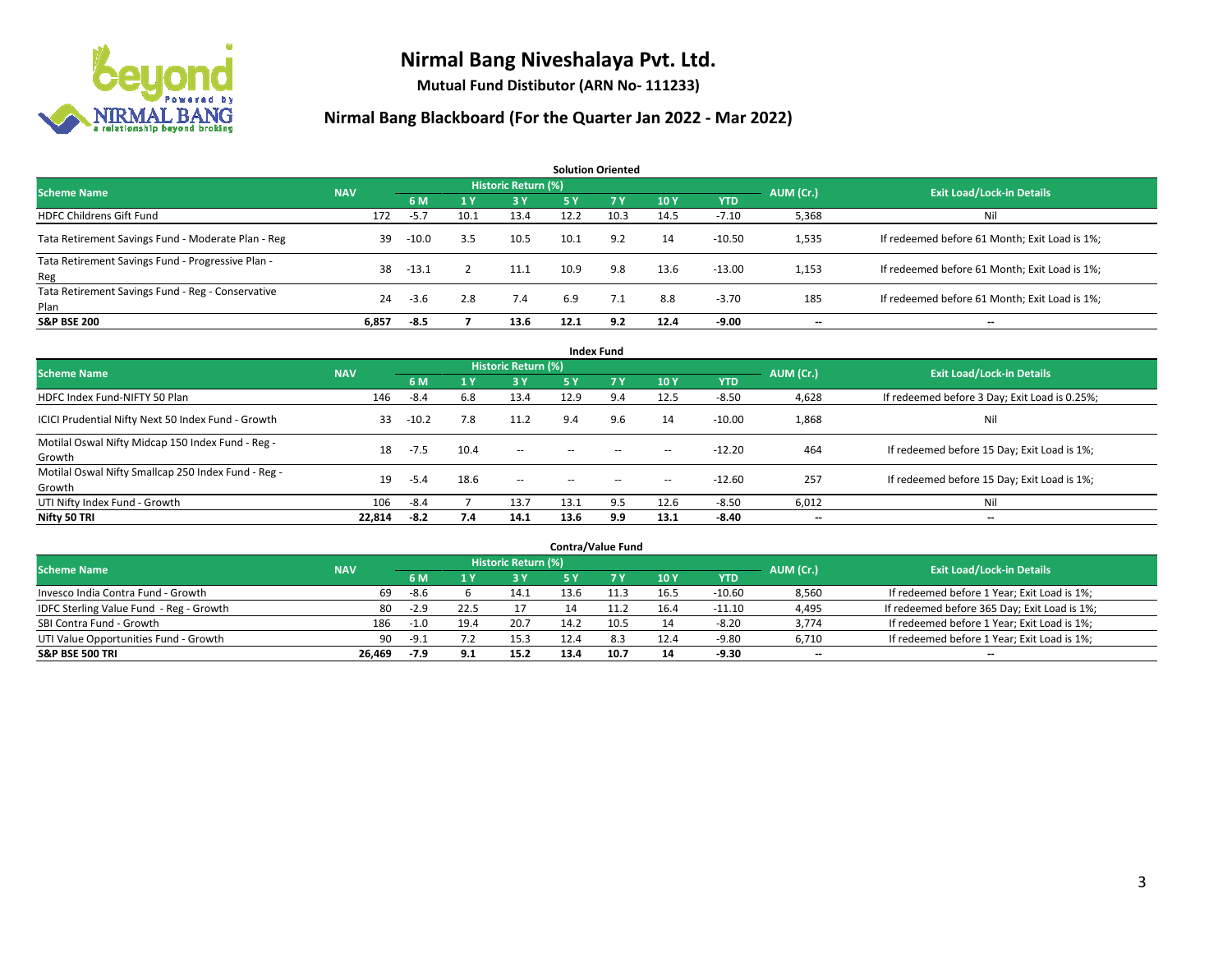

**Mutual Fund Distibutor (ARN No- 111233)**

| Sector/Thematic                                                           |            |         |        |                     |                          |                   |                          |            |                          |                                               |  |  |  |
|---------------------------------------------------------------------------|------------|---------|--------|---------------------|--------------------------|-------------------|--------------------------|------------|--------------------------|-----------------------------------------------|--|--|--|
| <b>Scheme Name</b>                                                        | <b>NAV</b> |         |        | Historic Return (%) |                          |                   |                          |            | AUM (Cr.)                | <b>Exit Load/Lock-in Details</b>              |  |  |  |
|                                                                           |            | 6 M     | '1 Y   | 3 Y                 | 5 Y                      | 7Y                | 10Y                      | <b>YTD</b> |                          |                                               |  |  |  |
| Aditya Birla Sun Life PSU Equity Fund - Reg - Growth                      | 14         | 7.2     | 18.5   | $\sim$ $-$          | $\sim$ $\sim$            | $\sim$            | $\overline{\phantom{a}}$ | 4.80       | 905                      | If redeemed before 30 Day; Exit Load is 1%;   |  |  |  |
| Canara Robeco Consumer Trends Fund - Reg -<br>Growth                      | 58         | $-12.0$ | 2.2    | 15.6                | 14.4                     | 11.8              | 16.3                     | $-12.90$   | 757                      | If redeemed before 1 Year; Exit Load is 1%;   |  |  |  |
| Edelweiss Recently Listed IPO Fund - Reg - Growth                         | 17         | $-13.4$ | 11.2   | 25.5                | $\overline{\phantom{a}}$ | $\hspace{0.05cm}$ | --                       | $-18.70$   | 1,072                    | If redeemed before 180 Day; Exit Load is 2%;  |  |  |  |
| Mirae Asset Great Consumer Fund - Growth                                  | 49         | $-10.5$ | 8.8    | 12.9                | 14.5                     | 11.5              | 16.4                     | $-11.70$   | 1,627                    | If redeemed before 1 Year; Exit Load is 1%;   |  |  |  |
| <b>ICICI Prudential Technology Fund - Growth</b>                          | 153        | $-0.9$  | 43.8   | 37.1                | 30.4                     | 19.6              | 23.6                     | $-12.00$   | 7,795                    | If redeemed before 15 Day; Exit Load is 1%;   |  |  |  |
| Nippon India Pharma Fund - Reg - Growth                                   | 272        | $-13.4$ | 9.2    | 22.2                | 14.9                     | 10.5              | 17.4                     | $-13.50$   | 4,910                    | If redeemed before 1 Month; Exit Load is 1%;  |  |  |  |
| BNP Paribas India Consumption Fund - Reg - Growth                         | 17         | $-11.0$ | 4.3    | 17                  | $\overline{\phantom{a}}$ | $\sim$            | $\hspace{0.05cm} \ldots$ | $-10.30$   | 875                      | If redeemed before 12 Month; Exit Load is 1%; |  |  |  |
| ICICI Prudential Banking and Financial Services Fund -<br>Retail - Growth | 74         | $-13.7$ | $-3.2$ | 6.2                 | 8.5                      | 9.4               | 15.9                     | $-9.50$    | 4,420                    | If redeemed before 15 Day; Exit Load is 1%;   |  |  |  |
| <b>S&amp;P BSE 500 TRI</b>                                                | 26.469     | $-7.9$  | 9.1    | 15.2                | 13.4                     | 10.7              | 14                       | $-9.30$    | $\overline{\phantom{a}}$ | $\overline{\phantom{a}}$                      |  |  |  |

| <b>Dynamic Asset Allocation Funds</b>            |            |        |     |                     |        |                          |                          |         |                          |                                               |  |  |  |
|--------------------------------------------------|------------|--------|-----|---------------------|--------|--------------------------|--------------------------|---------|--------------------------|-----------------------------------------------|--|--|--|
| <b>Scheme Name</b>                               | <b>NAV</b> |        |     | Historic Return (%) |        |                          |                          |         | AUM (Cr.)                | <b>Exit Load/Lock-in Details</b>              |  |  |  |
|                                                  |            | 6 M    | 4 Y | 3 Y                 | 5 Y    | 7Y                       | 10Y                      | YTD     |                          |                                               |  |  |  |
| ICICI Prudential Balanced Advantage Fund - Reg - |            |        |     | 11.4                |        |                          |                          |         |                          |                                               |  |  |  |
| Growth                                           | 48         | $-0.5$ | 6.7 |                     | 10     | 9.3                      | 12.8                     | $-2.60$ | 38,544                   | If redeemed before 1 Year; Exit Load is 1%;   |  |  |  |
| Nippon India Balanced Advantage Fund - Reg -     | 116        | $-4.2$ | 5.5 |                     | 9.2    | 7.4                      | 12                       |         |                          |                                               |  |  |  |
| Growth                                           |            |        |     | 9.5                 |        |                          |                          | $-4.20$ | 5,735                    | If redeemed before 12 Month; Exit Load is 1%; |  |  |  |
| Tata Balanced Advantage Fund - Reg - Growth      | 14         | $-2.2$ | 6.7 | 11.8                | $\sim$ | $\overline{\phantom{a}}$ | $\hspace{0.05cm} \ldots$ | $-3.20$ | 4.448                    | If redeemed before 90 Day; Exit Load is 1%;   |  |  |  |
| Edelweiss Balanced Advantage Fund - Growth       | 34         | $-4.3$ | 7.4 | 14.5                | 11.8   | 8.8                      | 11.3                     | $-4.80$ | 7,353                    | If redeemed before 365 Day; Exit Load is 1%;  |  |  |  |
| Kotak Balanced Advantage Fund - Reg - Growth     | 14         | $-4.0$ | 4.3 | 10.6                | $-$    | $\sim$                   | $\!-$                    | $-4.60$ | 13,010                   | If redeemed before 1 Year; Exit Load is 1%;   |  |  |  |
| NIFTY 50 Hybrid Composite Debt 65:35 Index       | 13.757     | $-5.0$ |     | 13                  | 12     | 9.6                      | 11.8                     | $-5.50$ | $\overline{\phantom{a}}$ | $\overline{\phantom{a}}$                      |  |  |  |

| <b>Hybrid Aggressive</b>                        |            |         |     |                            |            |       |       |          |                          |                                               |  |  |  |  |
|-------------------------------------------------|------------|---------|-----|----------------------------|------------|-------|-------|----------|--------------------------|-----------------------------------------------|--|--|--|--|
| <b>Scheme Name</b>                              | <b>NAV</b> |         |     | <b>Historic Return (%)</b> |            |       |       |          | AUM (Cr.)                | <b>Exit Load/Lock-in Details</b>              |  |  |  |  |
|                                                 |            | 6 M     |     | 3V                         | <b>5 Y</b> |       | 10Y   | YTD      |                          |                                               |  |  |  |  |
| Canara Robeco Equity Hybrid Fund - Growth       | 227        | -7.8    | 6.8 | 14                         | 12.3       | 10.1  | 14    | $-8.00$  | 7,387                    | If redeemed before 1 Year; Exit Load is 1%;   |  |  |  |  |
| DSP Equity & Bond Fund - Growth                 | 212        | $-10.7$ | 3.8 | 13.4                       | 10.8       | 9.9   | 12.7  | $-10.80$ | 7,538                    | If redeemed before 12 Month; Exit Load is 1%; |  |  |  |  |
| SBI Equity Hybrid Fund - Growth                 | 193        | $-3.6$  |     | 14.3                       | 12.6       | 10.3  | 15.2  | $-5.30$  | 49,086                   | If redeemed before 12 Month; Exit Load is 1%; |  |  |  |  |
| Mirae Asset Hybrid - Equity Fund - Reg - Growth | 20         | $-7.1$  |     | 12.6                       | 11.7       | $- -$ | $\!-$ | $-7.90$  | 6,542                    | If redeemed before 1 Year; Exit Load is 1%;   |  |  |  |  |
| NIFTY 50 Hybrid Composite Debt 65:35 Index      | 13.757     | $-5.0$  |     |                            |            | 9.6   | 11.8  | $-5.50$  | $\overline{\phantom{a}}$ | $\overline{\phantom{a}}$                      |  |  |  |  |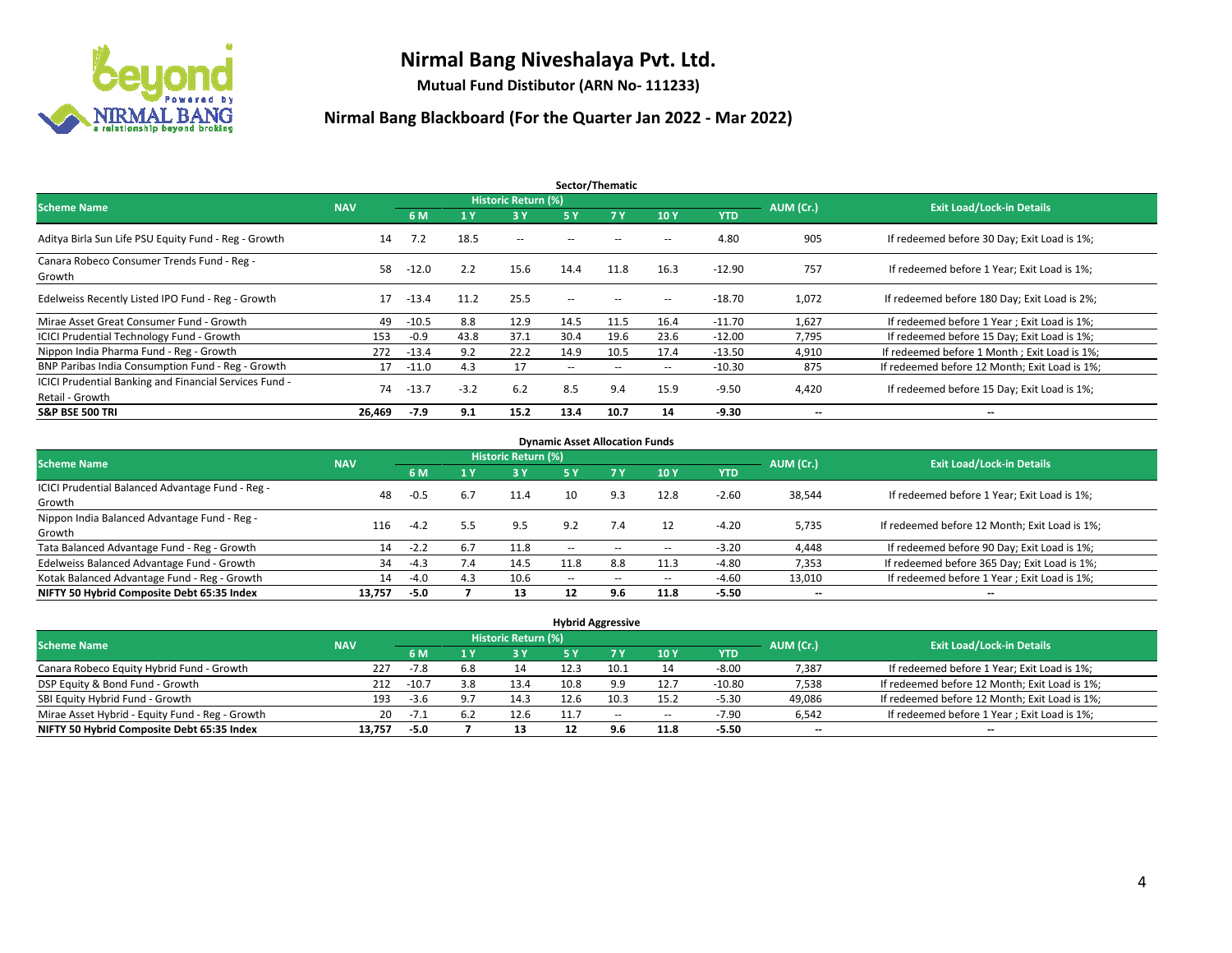

**Mutual Fund Distibutor (ARN No- 111233)**

| <b>Multi-Asset Allocation Funds</b>                |            |        |      |                     |        |            |        |            |           |                                               |  |  |  |
|----------------------------------------------------|------------|--------|------|---------------------|--------|------------|--------|------------|-----------|-----------------------------------------------|--|--|--|
| <b>Scheme Name</b>                                 | <b>NAV</b> |        |      | Historic Return (%) |        |            |        |            | AUM (Cr.) | <b>Exit Load/Lock-in Details</b>              |  |  |  |
|                                                    |            | 6 M    |      | 3 Y                 | 5 Y    | <b>7 Y</b> | 10Y    | <b>YTD</b> |           |                                               |  |  |  |
| HDFC Multi - Asset Fund - Growth                   | 45         | $-3.1$ | 10.6 | 13.4                | 9.6    |            | 9.9    | $-5.00$    | 1,433     | If redeemed before 12 Month; Exit Load is 1%; |  |  |  |
| Nippon India Multi Asset Fund - Reg - Growth       | 13         | $-0.9$ | 12.7 | $\sim$              | $-$    | $\sim$     | $\sim$ | $-3.10$    | 1,170     | If redeemed before 1 Year; Exit Load is 1%;   |  |  |  |
| Tata Multi Asset Opportunities Fund - Reg - Growth | 15         | -1.0   | 11.9 | $\sim$              | $\sim$ | $\sim$     | $\sim$ | $-2.80$    | 1,269     | If redeemed before 365 Day; Exit Load is 1%;  |  |  |  |
| NIFTY 50 Hybrid Composite Debt 65:35 Index         | 13.757     | $-5.0$ |      | 13                  |        | 9.6        | 11.8   | $-5.50$    | --        | $- -$                                         |  |  |  |

|                                               |            |      |      |                     |      | Gold |     |            |                          |                                                                  |
|-----------------------------------------------|------------|------|------|---------------------|------|------|-----|------------|--------------------------|------------------------------------------------------------------|
| <b>Scheme Name</b>                            | <b>NAV</b> |      |      | Historic Return (%) |      |      |     |            | AUM (Cr.)                | <b>Exit Load/Lock-in Details</b>                                 |
|                                               |            | 6 M  |      | 3 Y                 | 5 Y  |      | 10Y | <b>YTD</b> |                          |                                                                  |
| HDFC Gold Fund - Growth                       |            | 12.2 | 18.5 | 17.3                |      | 9.1  |     | 11.10      | 1,278                    | If redeemed before 6 Months; Exit Load is 2%; If redeemed bet. 6 |
|                                               |            |      |      |                     |      |      |     |            |                          | Months to 12 Months; Exit Load is 1%;                            |
| Kotak Gold Fund - Reg - Growth                |            | 10.1 | 16.6 | 17.1                |      |      |     | 9.00       | 1,174                    | If redeemed before 1 Year; Exit Load is 1%;                      |
| Nippon India Gold Savings Fund - Reg - Growth | 22         | 11.8 | 18.4 | 17.1                |      | 8.8  |     | 10.80      | 1,449                    | If redeemed before 15 Day; Exit Load is 1%;                      |
| <b>Prices of Gold</b>                         | 53.267     | 12.8 | 20.2 | 18.5                | 12.9 | 10.4 | 6.8 | 11.20      | $\overline{\phantom{a}}$ | --                                                               |

| <b>Arbitrage Fund</b>                      |            |                                  |      |     |     |     |   |     |            |        |                                                 |  |  |  |
|--------------------------------------------|------------|----------------------------------|------|-----|-----|-----|---|-----|------------|--------|-------------------------------------------------|--|--|--|
| <b>Scheme Name</b>                         | AUM (Cr.)  | <b>Exit Load/Lock-in Details</b> |      |     |     |     |   |     |            |        |                                                 |  |  |  |
|                                            | <b>NAV</b> |                                  | 1 M  | : M | 6 M |     |   | 3Y  | <b>YTD</b> |        |                                                 |  |  |  |
| IDFC Arbitrage Fund - Reg - Growth         |            | 26                               | .3.b |     | 3.4 |     |   | 4.4 | 4.10       | 5,510  | If redeemed before 1 Month; Exit Load is 0.25%; |  |  |  |
| Kotak Equity Arbitrage Fund - Reg - Growth |            | 30                               | 4.2  |     | 3.9 | 4.2 |   | 4.7 | 4.70       | 25.014 | If redeemed before 30 Day; Exit Load is 0.25%;  |  |  |  |
| Tata Arbitrage Fund - Reg - Growth         |            |                                  | -3.5 |     | 3.3 |     | 4 | 4.9 | 3.90       | 11.179 | If redeemed before 30 Day; Exit Load is 0.25%;  |  |  |  |
| Nippon India Arbitrage Fund - Reg - Growth |            |                                  | 4.3  |     | 3.8 |     |   | 4.7 | 4.30       | 11,509 | If redeemed before 1 Month; Exit Load is 0.25%; |  |  |  |

| <b>Overnight Fund</b>                               |                          |     |     |                            |     |     |                          |                 |                          |                                  |  |  |  |  |
|-----------------------------------------------------|--------------------------|-----|-----|----------------------------|-----|-----|--------------------------|-----------------|--------------------------|----------------------------------|--|--|--|--|
| <b>Scheme Name</b>                                  | <b>NAV</b>               |     |     | <b>Historic Return (%)</b> |     |     | <b>YTM</b>               | Avg             | AUM (Cr.)                | <b>Exit Load/Lock-in Details</b> |  |  |  |  |
|                                                     |                          | 1W  | 2 W | 1 M                        | 3 M | 1Y  |                          | <b>Maturity</b> |                          |                                  |  |  |  |  |
| Aditya Birla Sun Life Overnight Fund - Reg - Growth | 1.142                    | 3.1 | 3.1 | 3.1                        | 3.3 | 3.2 | 3.24                     | $\mathbf{0}$    | 11,089                   | Nil                              |  |  |  |  |
| IDFC Overnight Fund - Reg - Growth                  | 1,127                    | 3.1 | 3.2 | 3.2                        | 3.3 | 3.2 | 3.28                     | 0.01            | 2,615                    | Nil                              |  |  |  |  |
| Tata Overnight Fund - Reg - Growth                  | 1,116                    | 3.1 |     | 3.2                        | 3.3 |     | 3.22                     | 0.01            | 1,450                    | Nil                              |  |  |  |  |
| Nippon India Overnight Fund - Reg - Growth          | 114                      | 3.2 |     | 3.2                        |     |     | 3.18                     | 0.00            | 10,603                   | Nil                              |  |  |  |  |
| <b>CRISIL Liquid Fund Index</b>                     | $\overline{\phantom{a}}$ | 3.6 | 3.6 | 3.9                        | 3.7 | 3.7 | $\overline{\phantom{a}}$ | $- -$           | $\overline{\phantom{a}}$ | $-$                              |  |  |  |  |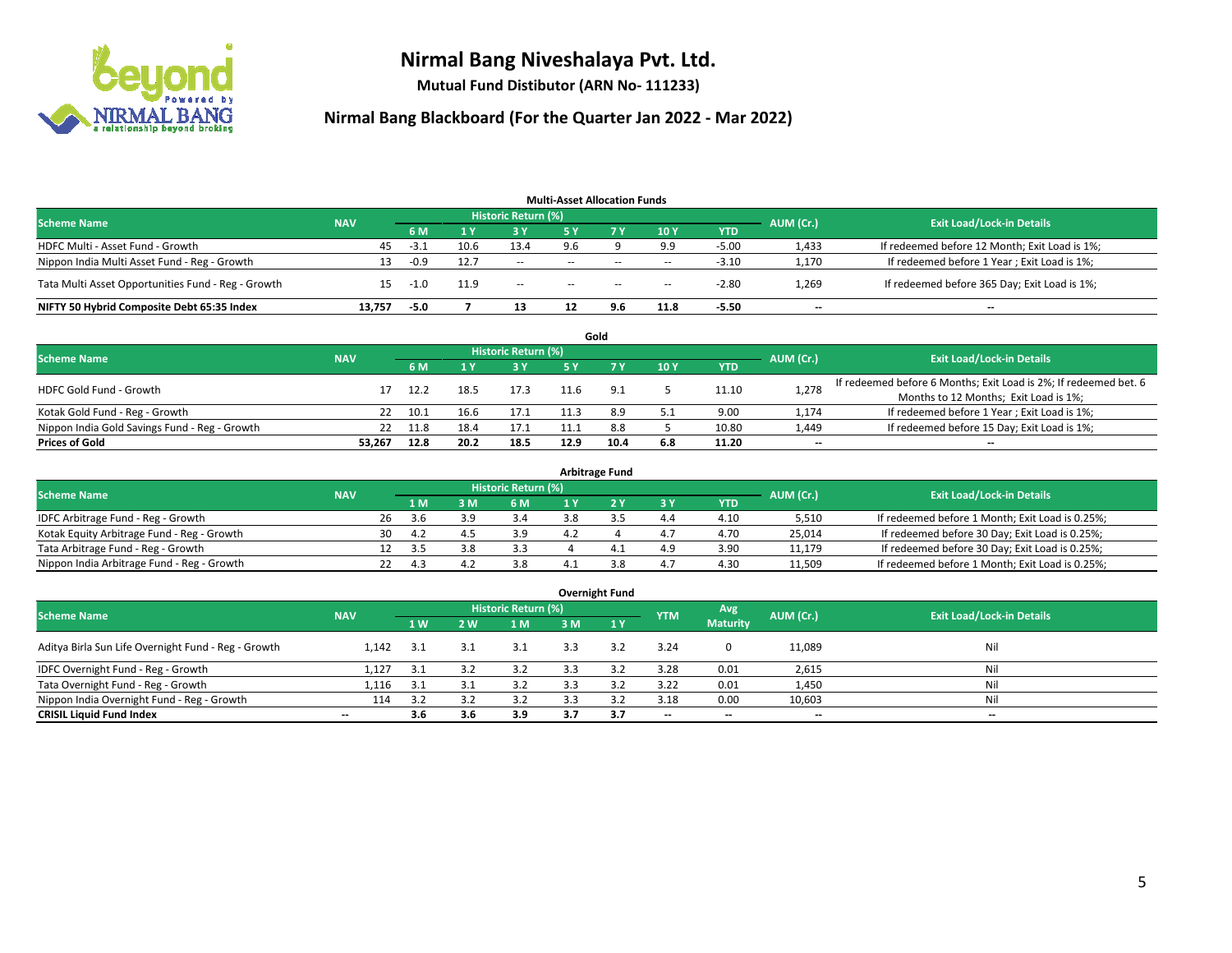

**Mutual Fund Distibutor (ARN No- 111233)**

| <b>Liauid Funds</b>                              |                          |     |     |                     |     |     |            |                          |           |                                  |  |  |  |
|--------------------------------------------------|--------------------------|-----|-----|---------------------|-----|-----|------------|--------------------------|-----------|----------------------------------|--|--|--|
| <b>Scheme Name</b>                               | <b>NAV</b>               |     |     | Historic Return (%) |     |     | <b>YTM</b> | Avg                      | AUM (Cr.) | <b>Exit Load/Lock-in Details</b> |  |  |  |
|                                                  |                          | 1W  | 2 W | 1 M                 | 3 M |     |            | <b>Maturity</b>          |           |                                  |  |  |  |
| Aditya Birla Sun Life Liquid Fund - Reg - Growth | 340                      | 3.3 |     |                     |     |     | 3.91       | 0.12                     | 34,335    | *Ref Footnote                    |  |  |  |
| ICICI Prudential Liquid Fund - Reg - Growth      | 312                      | 3.3 |     | 3.5                 | 3.4 |     | 3.66       | 0.09                     | 42,893    | *Ref Footnote                    |  |  |  |
| Kotak Liquid Fund - Reg - Growth                 | 4,268                    | 3.2 |     | 3.5                 |     |     | 3.74       | 0.11                     | 31,498    | *Ref Footnote                    |  |  |  |
| Nippon India Liquid Fund - Reg - Growth          | 5,152                    | 3.3 |     | 3.6                 |     |     | 3.76       | 0.09                     | 23,183    | *Ref Footnote                    |  |  |  |
| Mahindra Manulife Liquid Fund - Reg - Growth     | 1,371                    | 3.2 | 3.4 | 3.5                 |     |     | 3.70579    | 0.07                     | 1,665     | *Ref Footnote                    |  |  |  |
| <b>CRISIL Liquid Fund Index</b>                  | $\overline{\phantom{m}}$ | 3.6 | 3.6 | 3.9                 |     | 3.7 | $- -$      | $\overline{\phantom{a}}$ | $- -$     | $\overline{\phantom{a}}$         |  |  |  |

|                                                   |            |      |     |                            |      | <b>Ultra Short Fund</b> |            |                 |           |                                  |
|---------------------------------------------------|------------|------|-----|----------------------------|------|-------------------------|------------|-----------------|-----------|----------------------------------|
| <b>Scheme Name</b>                                | <b>NAV</b> |      |     | <b>Historic Return (%)</b> |      |                         | <b>YTM</b> | Avg             | AUM (Cr.) | <b>Exit Load/Lock-in Details</b> |
|                                                   |            | 1 M  | з м | 6 M                        | 1 Y  | 3 Y                     |            | <b>Maturity</b> |           |                                  |
| HDFC Ultra Short Term Fund - Reg - Growth         | 12         | 3.8  |     | 3.1                        | 3.6  | 5.6                     | 4.28       | 0.51            | 13,556    | Nil                              |
| ICICI Prudential Ultra Short Term Fund - Growth   | 22         | 3.7  |     | 3.5                        |      |                         | 4.39       | 0.31            | 11,898    | Nil                              |
| UTI Ultra Short Term Fund - Growth                | 3,449      | -3.5 |     | 8.6                        | -6.1 | 4.6                     | 4.36       | 0.42            | 2,084     | Nil                              |
| Aditya Birla Sun Life Savings Fund - Reg - Growth | 439        | 4.2  | 3.8 | 3.5                        | 4.2  | 6.2                     | 4.79       | 0.52            | 15,456    | Nil                              |
| <b>NIFTY Ultra Short Duration Debt Index</b>      | 4,417      | 4.2  | 3.8 | 3.7                        |      | 5.5                     | $-$        | $- -$           | $- -$     | $-$                              |

| <b>Money Market Fund</b>                         |            |       |     |                     |     |     |                          |                          |           |                                               |  |  |  |
|--------------------------------------------------|------------|-------|-----|---------------------|-----|-----|--------------------------|--------------------------|-----------|-----------------------------------------------|--|--|--|
| <b>Scheme Name</b>                               | <b>NAV</b> |       |     | Historic Return (%) |     |     | <b>YTM</b>               | Avg                      | AUM (Cr.) | <b>Exit Load/Lock-in Details</b>              |  |  |  |
|                                                  |            | 1 M   | 3 M | 6 M                 |     | 3Y  |                          | <b>Maturity</b>          |           |                                               |  |  |  |
| Aditya Birla Sun Life Money Manager Fund - Reg - | 295        | 4.4   | 3.8 | 3.6                 | 4   | 5.9 | 4.39                     | 0.38                     | 16,480    | Nil                                           |  |  |  |
| Growth                                           |            |       |     |                     |     |     |                          |                          |           |                                               |  |  |  |
| SBI Savings Fund - Growth                        | 34         | 3.8   |     | 3.1                 | 3.4 |     | 4.1                      | 0.24                     | 24,757    | If redeemed before 3 Days; Exit Load is 0.1%; |  |  |  |
| HDFC Money Market Fund - Growth                  | 4,574      | 4.0   |     | 3.5                 | 3.9 | 5.9 | 4.16                     | 0.39                     | 13,273    | Nil                                           |  |  |  |
| Nippon India Money Market Fund - Reg - Growth    | 3,309      | 4.3   | 3.9 | 3.6                 | 3.9 |     | 4.05                     | 0.26                     | 9,248     | Nil                                           |  |  |  |
| Tata Money Market Fund - Reg - Growth            | 3,771      | - 4.1 |     | 3.5                 |     | 5.8 | 4.25                     | 0.32                     | 7,795     | Nil                                           |  |  |  |
| <b>CRISIL Liquid Fund Index</b>                  | $- -$      | 3.9   | 3.7 | 3.6                 | 3.7 | 4.8 | $\overline{\phantom{a}}$ | $\overline{\phantom{a}}$ | $- -$     | $- -$                                         |  |  |  |

| <b>Short Term Fund</b>                      |            |    |       |  |                     |  |  |            |                 |           |                                  |  |  |  |
|---------------------------------------------|------------|----|-------|--|---------------------|--|--|------------|-----------------|-----------|----------------------------------|--|--|--|
| Scheme Name                                 | <b>NAV</b> |    |       |  | Historic Return (%) |  |  | <b>YTM</b> | Avg             | AUM (Cr.) | <b>Exit Load/Lock-in Details</b> |  |  |  |
|                                             |            |    | 1 M I |  | 6 M                 |  |  |            | <b>Maturity</b> |           |                                  |  |  |  |
| HDFC Short Term Debt Fund - Growth          |            | 26 | Д.    |  |                     |  |  | 5.34       | 3.02            | 15,345    | Nil                              |  |  |  |
| Nippon India Short Term Fund - Reg - Growth |            | 43 | -6.0  |  | 2.8                 |  |  | 5.59       | 2.37            | 7.957     | Nil                              |  |  |  |
| ICICI Prudential Short Term Fund - Growth   |            | 48 |       |  |                     |  |  | 5.46       | 4.43            | 19,227    | Nil                              |  |  |  |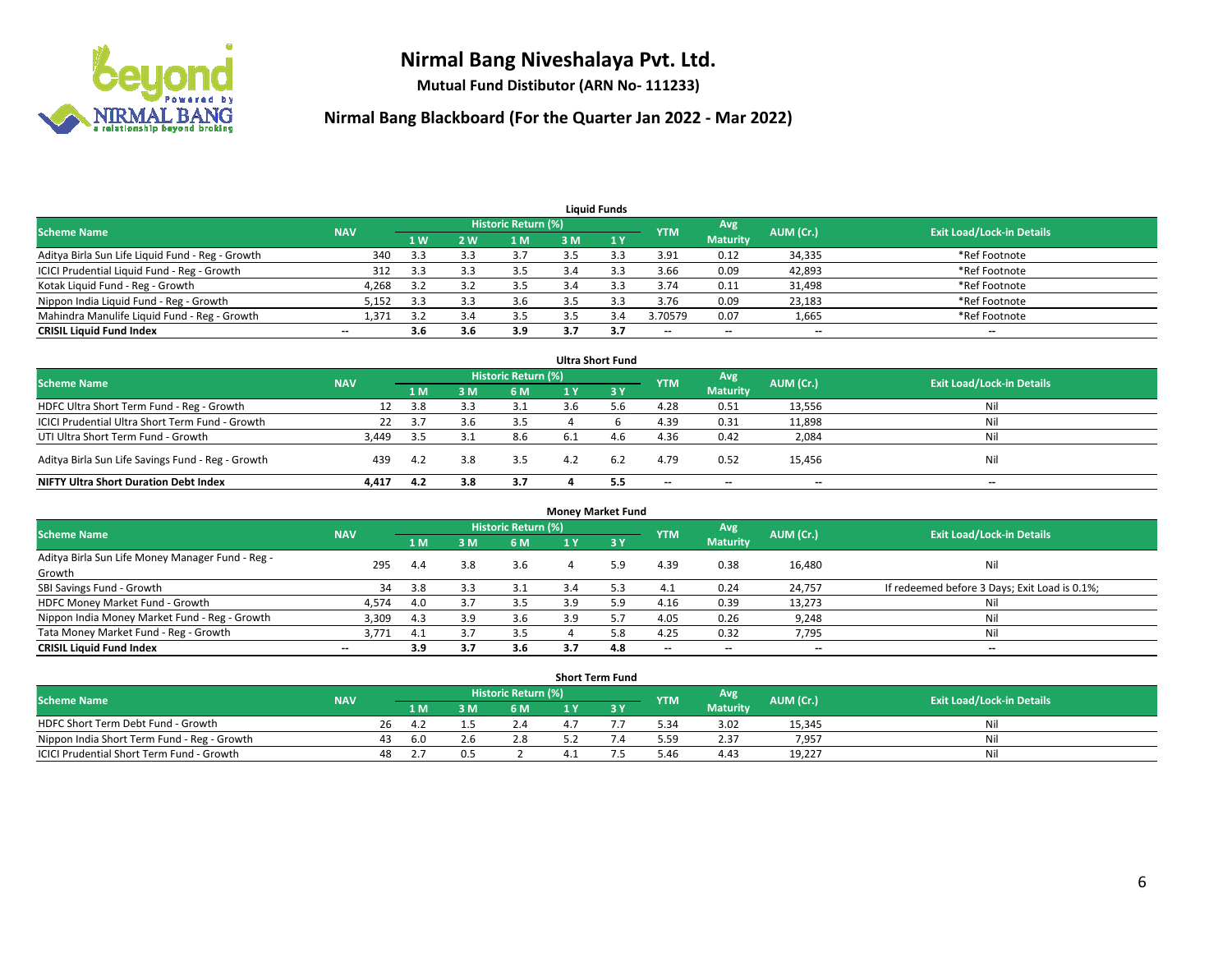

**Mutual Fund Distibutor (ARN No- 111233)**

| <b>Low Duration Fund</b>                          |            |        |     |                     |     |              |            |                 |           |                                  |  |  |  |
|---------------------------------------------------|------------|--------|-----|---------------------|-----|--------------|------------|-----------------|-----------|----------------------------------|--|--|--|
| <b>Scheme Name</b>                                | <b>NAV</b> |        |     | Historic Return (%) |     |              | <b>YTM</b> | Avg             | AUM (Cr.) | <b>Exit Load/Lock-in Details</b> |  |  |  |
|                                                   |            | 1 M    | 3M  | 6 M                 | 1 Y | $\sqrt{3}$ Y |            | <b>Maturity</b> |           |                                  |  |  |  |
| <b>HDFC Low Duration Fund - Growth</b>            | 47         | 2.4    | 2.4 | 2.6                 | 3.7 | 6.3          | 4.82       | 2.35            | 18,438    | Nil                              |  |  |  |
| ICICI Prudential Savings Fund - Reg - Growth      | 431        | $-2.3$ | 0.5 | 1.8                 | 3.6 | 6.6          | 4.89       | 5.42            | 24,605    | Nil                              |  |  |  |
| Nippon India Low Duration Fund - Reg - Growth     | 3,035      | 4.1    | 3.3 | 3.2                 | 4.3 | 5.8          | 4.81       | 0.79            | 10,958    | Nil                              |  |  |  |
| Mirae Asset Savings Fund - Regular Savings Plan - | 1.835      | 3.2    | 2.6 | 2.4                 | 3.3 | 4.8          | 4.34       | 0.57            | 782       | Nil                              |  |  |  |
| Growth                                            |            |        |     |                     |     |              |            |                 |           |                                  |  |  |  |
| Kotak Low Duration Fund - Std - Growth            | 2,716      | 1.5    | 2.3 | 2.4                 |     | 6.7          | 4.96       | 2.12            | 9,221     | Nil                              |  |  |  |

| <b>Banking &amp; PSU Bond Funds</b>                 |            |    |     |  |                     |     |                          |            |                 |           |                                  |  |  |  |
|-----------------------------------------------------|------------|----|-----|--|---------------------|-----|--------------------------|------------|-----------------|-----------|----------------------------------|--|--|--|
| <b>Scheme Name</b>                                  | <b>NAV</b> |    |     |  | Historic Return (%) |     |                          | <b>YTM</b> | Avg             | AUM (Cr.) | <b>Exit Load/Lock-in Details</b> |  |  |  |
|                                                     |            |    | 1 M |  | 6 M                 |     |                          |            | <b>Maturity</b> |           |                                  |  |  |  |
| HDFC Banking and PSU Debt Fund - Reg - Growth       |            | 19 | b.  |  | 2.5                 | 4.6 |                          | 5.54       | 3.45            | 7.744     | Nil                              |  |  |  |
| Tata Banking & PSU Debt Fund - Reg - Growth         |            |    | 4.  |  | 2.6                 |     | $\overline{\phantom{a}}$ | 5.18       | 1.90            | 368       | Nil                              |  |  |  |
| Kotak Banking and PSU Debt Fund - Reg - Growth      |            |    |     |  | 2.9                 | 1 Q |                          | 5.73       | 4.58            | 8,981     | Nil                              |  |  |  |
| Nippon India Banking & PSU Debt Fund - Reg - Growth |            |    |     |  | 2.6                 |     |                          | 5.26       | 2.92            | 4.745     | Nil                              |  |  |  |

| <b>Corporate Bond Funds</b>                         |            |      |     |                            |       |      |            |                        |           |                                  |  |
|-----------------------------------------------------|------------|------|-----|----------------------------|-------|------|------------|------------------------|-----------|----------------------------------|--|
| <b>Scheme Name</b>                                  | <b>NAV</b> |      |     | <b>Historic Return (%)</b> |       |      | <b>YTM</b> | Avg<br><b>Maturity</b> | AUM (Cr.) | <b>Exit Load/Lock-in Details</b> |  |
|                                                     |            | 1 M  | 3 M | 6 M                        | 1 Y   | -3 Y |            |                        |           |                                  |  |
| ICICI Prudential Corporate Bond Fund - Reg - Growth | 24         | -3.4 | 0.0 | 2.1                        | 43    | 7.6  | 5.4        | 6.04                   | 17,480    | Nil                              |  |
| IDFC Corporate Bond Fund - Reg - Growth             | 16         | 4.3  |     | 1.9                        |       |      | 5.28       | 2.07                   | 19,500    | Nil                              |  |
| HDFC Corporate Bond Fund - Growth                   | 26         | 5.9  |     | 2.4                        |       | 8.1  | 5.53       | 4.33                   | 25,999    | Nil                              |  |
| Kotak Corporate Bond Fund - Std - Growth            | 3.017      | 2.8  |     | 2.5                        | $A$ 7 |      | 5.18       | 2.78                   | 11,556    | Nil                              |  |
| Axis Corporate Debt Fund - Reg - Growth             | 14         | 3.8  |     | 2.5                        | 4.4   | 6.7  | 5.40048    | 2.52                   | 4,629     | Nil                              |  |

|                                                   |            |    |      |     |                            |     | <b>Credit Risk Fund</b> |            |                        |           |                                                                       |
|---------------------------------------------------|------------|----|------|-----|----------------------------|-----|-------------------------|------------|------------------------|-----------|-----------------------------------------------------------------------|
| <b>Scheme Name</b>                                | <b>NAV</b> |    |      |     | <b>Historic Return (%)</b> |     |                         | <b>YTM</b> | Avg<br><b>Maturity</b> | AUM (Cr.) | <b>Exit Load/Lock-in Details</b>                                      |
|                                                   |            |    | 1 M  | 3 M | 6 M                        | 1 Y | $\sqrt{3}$ Y            |            |                        |           |                                                                       |
| <b>ICICI Prudential Credit Risk Fund - Growth</b> |            | 25 | 4.5  |     | 4.4                        | b.b | 8.4                     | 6.76       | 2.65                   | 8,420     | If redeemed before 1 Year; Exit Load is 1%;                           |
| HDFC Credit Risk Debt Fund - Reg - Growth         |            | 19 | -6.4 |     | 3.6                        | 6.9 | 8.6                     | 6.7        | 3.18                   | 8,984     | If redeemed before 12 Month; Exit Load is 1%; If redeemed bet. 12     |
|                                                   |            |    |      |     |                            |     |                         |            |                        |           | Month to 18 Month; Exit Load is 0.5%;                                 |
|                                                   |            |    |      |     |                            |     |                         |            |                        |           | If redeemed before 12 Month; Exit Load is 3%; If redeemed bet. 12     |
| SBI Credit Risk Fund - Growth                     |            | 36 | -4.5 |     | 3.4                        | 5.6 | 6.8                     | 6.47       | 2.22                   |           | 3,231 Month to 24 Month; Exit Load is 1.5%; If redeemed bet. 24 Month |
|                                                   |            |    |      |     |                            |     |                         |            |                        |           | to 36 Month; Exit Load is 0.75%;                                      |